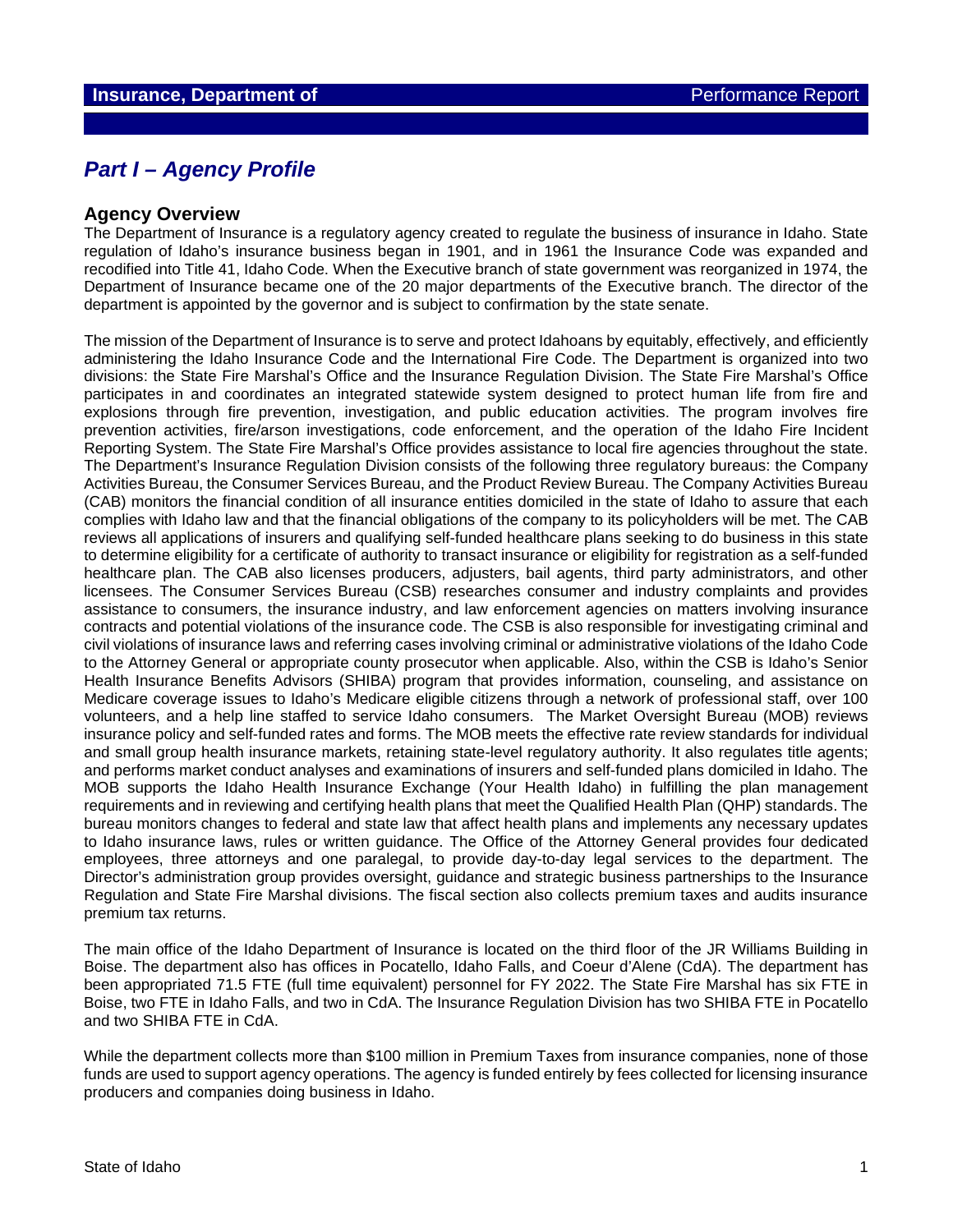#### **Core Functions/Idaho Code**

*Insurance Regulation Division* – Regulates the insurance industry in Idaho and assists public with insurance complaints and inquiries, investigates insurance fraud, reviews insurer rate and form filings, reviews qualifications of insurance agents/brokers and insurers seeking licensing to do business in Idaho, reviews financial solvency of insurers doing business in Idaho, and administers and collects insurance premium tax. Title 41, Idaho Code.

**State Fire Marshal's Office** – Assists local governmental entities and fire districts in fire investigation and prevention activities and is responsible for fire and life safety issues in state-owned buildings. Title 41, Chapter 2, Idaho Code.

#### **Revenue and Expenditures**

| <b>Revenue</b>                | <b>FY 2018</b> | <b>FY 2019</b> | <b>FY 2020</b> | <b>FY 2021</b> |
|-------------------------------|----------------|----------------|----------------|----------------|
| Insurance Administrative Acct | \$8,336,000    | \$9,314,400    | \$8,809,300    | \$9,756,800    |
| Arson Fire & Fraud Acct       | \$1,070,000    | \$920,700      | \$983,700      | \$992,800      |
| <b>Federal Grant</b>          | \$462,200      | \$557,100      | \$510,400      | \$437,000      |
| Miscellaneous Revenue         | \$82,000       | \$14,000       | \$21,000       | \$74,000       |
| Total                         | \$9,950,200    | \$10,806,200   | \$10,324,400   | \$11,260,600   |
| <b>Expenditures</b>           | <b>FY 2018</b> | <b>FY 2019</b> | <b>FY 2020</b> | <b>FY 2021</b> |
| <b>Personnel Costs</b>        | \$5,340,800    | \$5,526,300    | \$5,170,200    | \$4,909,800    |
| <b>Operating Expenditures</b> | \$1,959,700    | \$2,032,400    | \$2,033,200    | \$1,951,600    |
| Capital Outlay                | \$158,700      | \$439,300      | \$160,800      | \$123,200      |
| Total                         | \$7,459,200    | \$7,998,000    | \$7,364,200    | \$6,984,600    |

Note: Revenue figures for the insurance administrative account do not include tax premium revenue.

#### **Profile of Cases Managed and/or Key Services Provided**

| <b>Cases Managed and/or Key Services</b><br><b>Provided</b>                     | FY 2018      | FY 2019      | <b>FY 2020</b> | FY 2021       |
|---------------------------------------------------------------------------------|--------------|--------------|----------------|---------------|
| <b>Company Activities Bureau</b>                                                |              |              |                |               |
| <b>Examinations performed</b>                                                   | 6            | 9            | 5              | 8             |
| Adopt final examination reports within 18<br>months of the "as is" date         | 17%          | 55%          | 14%            | 25%           |
| Companies admitted/listed                                                       | 58           | 49           | 38             | 30            |
| Companies withdrawn/suspended/revoked                                           | 34           | 22           | 14             | 24            |
| Total companies regulated                                                       | 2,180        | 2,219        | 2,231          | 2,248         |
|                                                                                 |              |              |                |               |
|                                                                                 |              |              |                |               |
| Premium taxes collected                                                         | \$92,214,489 | \$99,757,192 | \$106,531,911  | \$113,733,751 |
| Producer licensing applications received                                        | 27,426       | 26,916       | 27,373         | 38,861        |
| Producer licenses issued                                                        | 24,513       | 23,770       | 27,158         | 34,846        |
| Continuing Ed courses approved                                                  | 2,315        | 2,072        | 2,443          | 3,526         |
| <b>Consumer Services Bureau</b>                                                 |              |              |                |               |
| Consumer Affairs - Complaints rec'd                                             | 845*         | $904*$       | 806*           | 822           |
| Consumer Affairs - Inquiries                                                    | 6,795        | 6,530        | 6,218          | 5,954         |
| <b>SHIBA - Client Contacts</b>                                                  | 14,983       | 14,492       | 13,207         | 12,053        |
| SHIBA - Clients reached through<br>media/outreach efforts                       | 21,485       | 19,749       | 18,977         | 3,385*        |
| Investigations - New cases                                                      | 313          | 387          | 408            | 425           |
| Investigations - Cases referred to AG<br>(Includes Criminal and Administrative) | 22           | 38           | 30             | 28            |
| Investigations - Convictions                                                    | 10           | 12           | 19             | 17            |
| <b>Market Oversight Bureau</b>                                                  |              |              |                |               |
| Policy Forms Filed                                                              | 29,319       | 28,975       | 24,635         | 25,554        |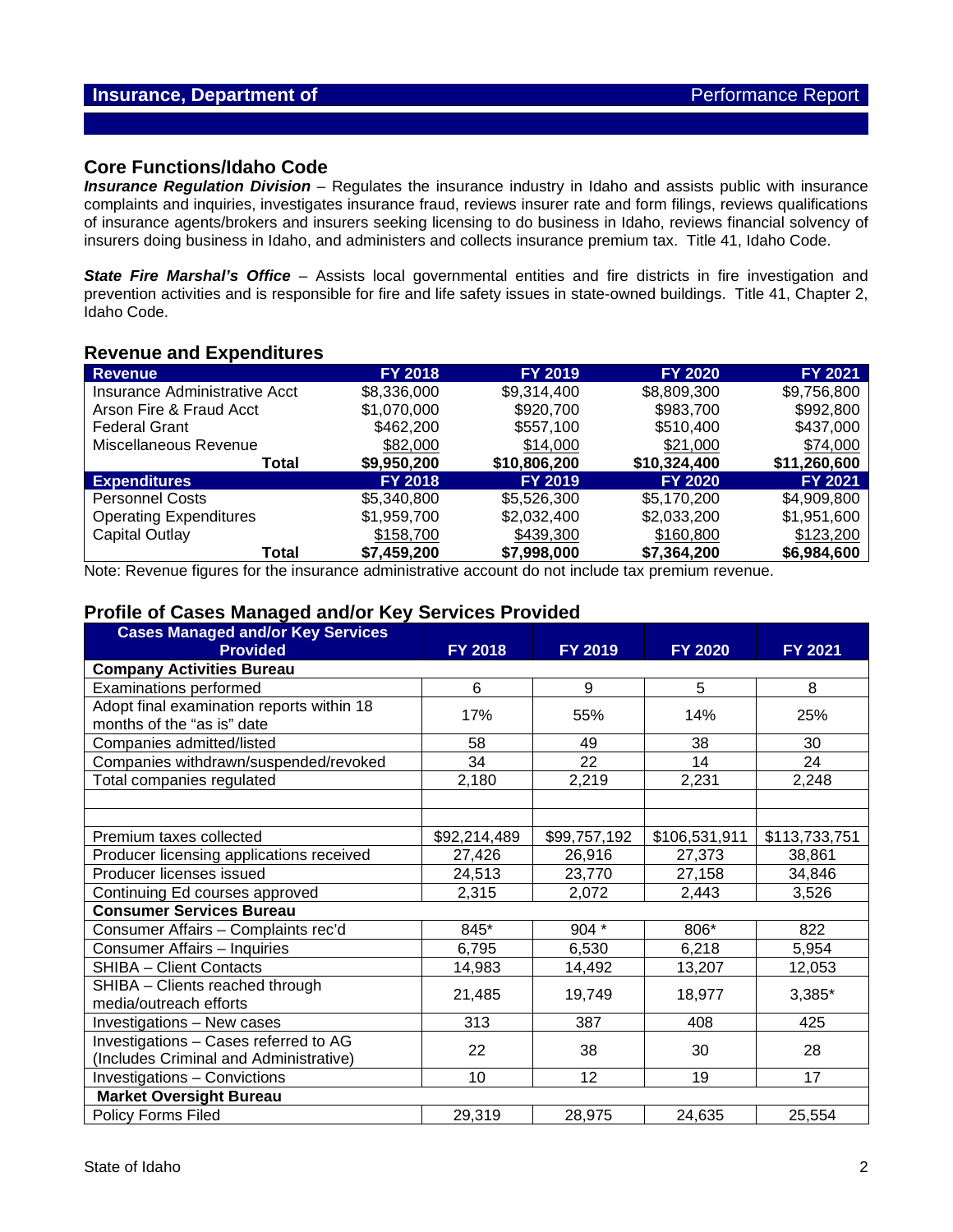| <b>Cases Managed and/or Key Services</b><br><b>Provided</b>                                                            | <b>FY 2018</b> | <b>FY 2019</b> | <b>FY 2020</b> | FY 2021             |  |  |
|------------------------------------------------------------------------------------------------------------------------|----------------|----------------|----------------|---------------------|--|--|
| Title exams performed                                                                                                  | 40             | 44             | 34             | 27                  |  |  |
| Perform NAIC Level 1 market analysis for<br>100% of companies identified in 5% most<br>concerning by industry criteria | 100%           | 100%           | 100%           | $47\%$ <sup>*</sup> |  |  |
| <b>State Fire Marshal</b>                                                                                              |                |                |                |                     |  |  |
| Fire Investigations                                                                                                    | 106            | 156            | 192            | 186                 |  |  |
| <b>Fire Code Inspections</b>                                                                                           | 477            | 382            | 442            | 454                 |  |  |
| Sprinkler Plan Reviews                                                                                                 | 432            | 506            | 536            | 524                 |  |  |
| <b>Classes Taught</b>                                                                                                  | 105            | 129            | 183            | $73*$               |  |  |

\* Significantly impacted by COVID-19

#### **Licensing Freedom Act**

Agencies who participate in licensure must report on the number of applicants denied licensure or license renewal and the number of disciplinary actions taken against license holders.

|                                                        | <b>FY 2018</b> | <b>FY 2019</b> | <b>FY 2020</b>           | <b>FY 2021</b> |  |  |  |
|--------------------------------------------------------|----------------|----------------|--------------------------|----------------|--|--|--|
| <b>PRODUCER</b>                                        |                |                |                          |                |  |  |  |
| <b>Total Number of Licenses</b>                        | 83,794         | 107,039        | 110,857                  | 127,742        |  |  |  |
| Number of New Applicants Denied Licensure              | 3              | 3              | 3                        | $\mathcal{O}$  |  |  |  |
| Number of Applicants Refused Renewal of a License      | 0              | 0              | 0                        | 0              |  |  |  |
| Number of Complaints Against Licensees                 | 36             | 71             | 21                       | 35             |  |  |  |
| Number of Final Disciplinary Actions Against Licensees | 26             | 42             | 36                       | 27             |  |  |  |
| <b>SURPLUS LINE BROKER</b>                             |                |                |                          |                |  |  |  |
| <b>Total Number of Licenses</b>                        | 1,506          | 1,698          | 1,711                    | 1787           |  |  |  |
| Number of New Applicants Denied Licensure              | 0              | 0              | 0                        | 0              |  |  |  |
| Number of Applicants Refused Renewal of a License      | $\mathcal{O}$  | 0              | 0                        | $\mathcal{O}$  |  |  |  |
| Number of Complaints Against Licensees                 | 0              | 0              | 6                        | 6              |  |  |  |
| Number of Final Disciplinary Actions Against Licensees | $\mathbf{1}$   | $\mathcal{O}$  | $\overline{\mathcal{A}}$ | $\mathcal{O}$  |  |  |  |
| <b>BAIL AGENT</b>                                      |                |                |                          |                |  |  |  |
| <b>Total Number of Licenses</b>                        | 266            | 313            | 268                      | 222            |  |  |  |
| Number of New Applicants Denied Licensure              | $\mathbf{1}$   | $\Omega$       | 0                        | 0              |  |  |  |
| Number of Applicants Refused Renewal of a License      | $\mathcal{O}$  | 0              | 0                        | 0              |  |  |  |
| Number of Complaints Against Licensees                 | 17             | $\overline{7}$ | 8                        | $\mathcal{O}$  |  |  |  |
| Number of Final Disciplinary Actions Against Licensees | $\overline{O}$ | 2              | $\overline{c}$           | 2              |  |  |  |
| <b>ADJUSTER</b>                                        |                |                |                          |                |  |  |  |
| <b>Total Number of Licenses</b>                        | 11,795         | 14,985         | 15,723                   | 16,132         |  |  |  |
| Number of New Applicants Denied Licensure              | 0              | 0              | 0                        | 0              |  |  |  |
| Number of Applicants Refused Renewal of a License      | $\mathcal{O}$  | $\mathcal{O}$  | $\Omega$                 | 0              |  |  |  |
| Number of Complaints Against Licensees                 | 0              | $\mathbf{1}$   | 0                        | 0              |  |  |  |
| Number of Final Disciplinary Actions Against Licensees | $\overline{O}$ | 0              | 3                        | 0              |  |  |  |
| <b>PUBLIC ADJUSTER</b>                                 |                |                |                          |                |  |  |  |
| <b>Total Number of Licenses</b>                        | 104            | 123            | 123                      | 128            |  |  |  |
| Number of New Applicants Denied Licensure              | 0              | 0              | 0                        | 0              |  |  |  |
| Number of Applicants Refused Renewal of a License      | 0              | 0              | 0                        | 0              |  |  |  |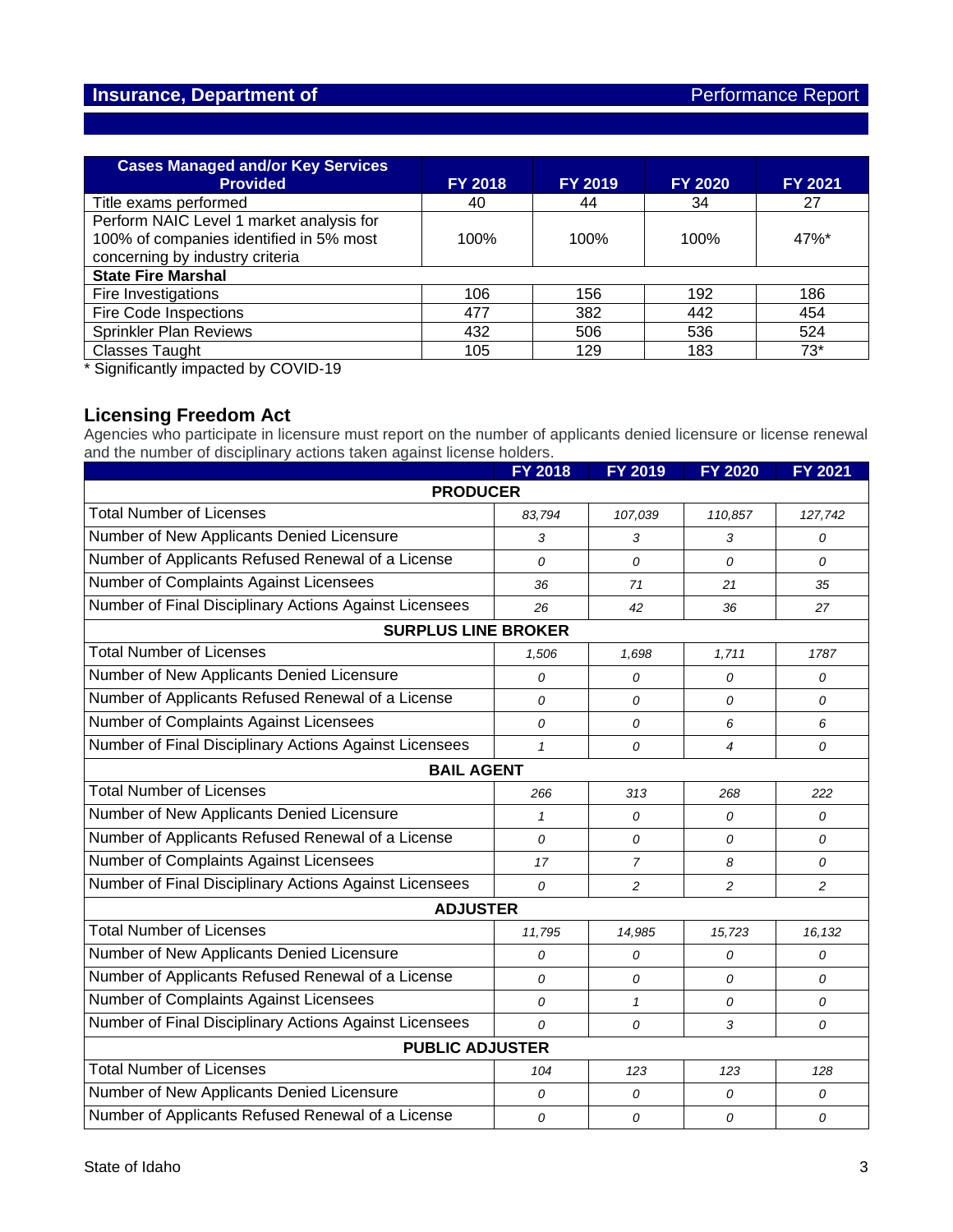|                                                        | <b>FY 2018</b> | FY 2019 | <b>FY 2020</b> | FY 2021        |
|--------------------------------------------------------|----------------|---------|----------------|----------------|
| Number of Complaints Against Licensees                 | 1              | 6       | 0              | 0              |
| Number of Final Disciplinary Actions Against Licensees | 0              | 0       | 0              | $\overline{c}$ |
| PORTABLE ELECTRONICS INSURANCE VENDOR                  |                |         |                |                |
| <b>Total Number of Licenses</b>                        | 16             | 19      | 20             | 23             |
| Number of New Applicants Denied Licensure              | $\overline{O}$ | 0       | $\overline{O}$ | 0              |
| Number of Applicants Refused Renewal of a License      | 0              | 0       | 0              | 0              |
| Number of Complaints Against Licensees                 | 0              | 0       | 0              | 0              |
| Number of Final Disciplinary Actions Against Licensees | 0              | 0       | $\overline{O}$ | 0              |
| <b>INDEPENDENT REVIEW ORGANIZATION</b>                 |                |         |                |                |
| <b>Total Number of Licenses</b>                        | 12             | 12      | 14             | 15             |
| Number of New Applicants Denied Licensure              | 0              | 0       | 0              | 0              |
| Number of Applicants Refused Renewal of a License      | 0              | 0       | $\overline{O}$ | 0              |
| Number of Complaints Against Licensees                 | 0              | 0       | 0              | 0              |
| Number of Final Disciplinary Actions Against Licensees | 0              | 0       | $\overline{O}$ | 0              |
| LIFE SETTLEMENT PROVIDER OR BROKER                     |                |         |                |                |
| <b>Total Number of Licenses</b>                        | 42             | 51      | 55             | 59             |
| Number of New Applicants Denied Licensure              | 0              | 0       | 0              | 0              |
| Number of Applicants Refused Renewal of a License      | 0              | 0       | $\overline{O}$ | 0              |
| Number of Complaints Against Licensees                 | 0              | 0       | 0              | 0              |
| Number of Final Disciplinary Actions Against Licensees | $\overline{O}$ | 0       | $\overline{O}$ | 0              |
| <b>MANAGING GENERAL AGENT</b>                          |                |         |                |                |
| <b>Total Number of Licenses</b>                        | 29             | 36      | 28             | 31             |
| Number of New Applicants Denied Licensure              | 0              | 0       | 0              | 0              |
| Number of Applicants Refused Renewal of a License      | 0              | 0       | 0              | 0              |
| Number of Complaints Against Licensees                 | 0              | 0       | 0              | 0              |
| Number of Final Disciplinary Actions Against Licensees | $\overline{O}$ | 0       | 0              | 0              |
| <b>TITLE AGENT</b>                                     |                |         |                |                |
| <b>Total Number of Licenses</b>                        | 160            | 178     | 164            | 165            |
| Number of New Applicants Denied Licensure              | 0              | 0       | 0              | 0              |
| Number of Applicants Refused Renewal of a License      | 0              | 0       | 0              | 0              |
| Number of Complaints Against Licensees                 | 6              | 8       | 6              | 1              |
| Number of Final Disciplinary Actions Against Licensees | $\mathbf{1}$   | 0       | 0              | 0              |
| <b>REINSURANCE INTERMEDIARY</b>                        |                |         |                |                |
| <b>Total Number of Licenses</b>                        | 0              | 0       | 0              | 0              |
| Number of New Applicants Denied Licensure              | 0              | 0       | 0              | 0              |
| Number of Applicants Refused Renewal of a License      | 0              | 0       | 0              | 0              |
| Number of Complaints Against Licensees                 | ${\cal O}$     | 0       | 0              | 0              |
| Number of Final Disciplinary Actions Against Licensees | ${\cal O}$     | 0       | 0              | 0              |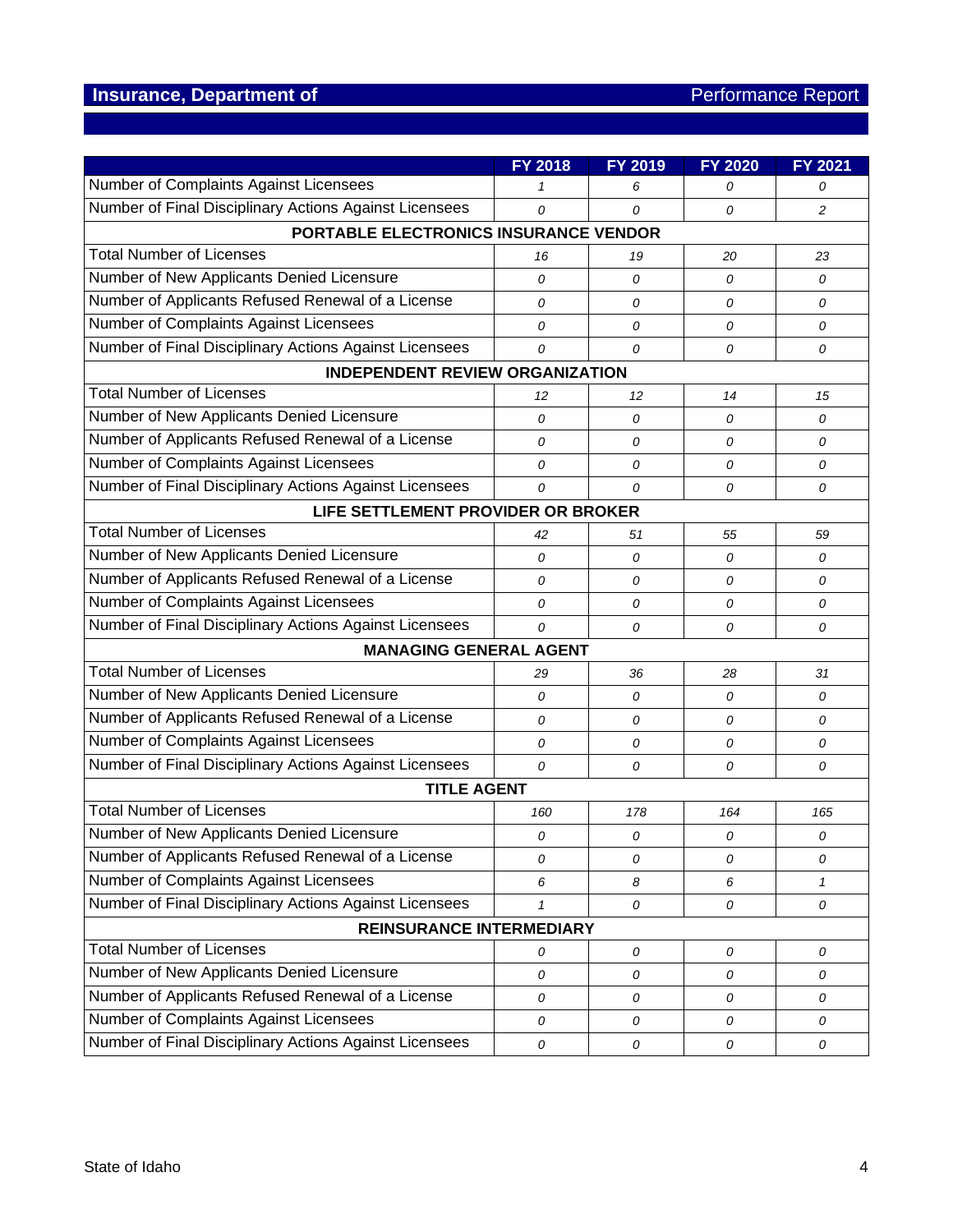|                                                        | FY 2018        | <b>FY 2019</b> | <b>FY 2020</b> | <b>FY 2021</b> |  |  |  |
|--------------------------------------------------------|----------------|----------------|----------------|----------------|--|--|--|
| <b>ADMINISTRATOR</b>                                   |                |                |                |                |  |  |  |
| <b>Total Number of Licenses</b>                        | 314            | 340            | 353            | 364            |  |  |  |
| Number of New Applicants Denied Licensure              | 7              | 9              | $\mathcal I$   | 0              |  |  |  |
| Number of Applicants Refused Renewal of a License      | 0              | 0              | 0              | 0              |  |  |  |
| Number of Complaints Against Licensees                 | $\overline{c}$ | $\mathcal I$   | 0              | 0              |  |  |  |
| Number of Final Disciplinary Actions Against Licensees | $\overline{O}$ | 2              | 0              | 0              |  |  |  |
| <b>INSURER</b>                                         |                |                |                |                |  |  |  |
| <b>Total Number of Licenses</b>                        | 2,155          | 2,204          | 2,231          | 2,248          |  |  |  |
| Number of New Applicants Denied Licensure              | 8              | 11             | 9              | 0              |  |  |  |
| Number of Applicants Refused Renewal of a License      | 0              | 0              | 0              | 0              |  |  |  |
| Number of Complaints Against Licensees                 | 568            | 577            | 510            | 457            |  |  |  |
| Number of Final Disciplinary Actions Against Licensees | 30             | 16             | 17             | 17             |  |  |  |
| <b>REINSURER</b>                                       |                |                |                |                |  |  |  |
| <b>Total Number of Licenses</b>                        | 38             | 42             | 41             | 42             |  |  |  |
| Number of New Applicants Denied Licensure              | 0              | $\overline{O}$ | 0              | 0              |  |  |  |
| Number of Applicants Refused Renewal of a License      | 0              | 0              | 0              | 0              |  |  |  |
| Number of Complaints Against Licensees                 | $\mathbf{1}$   | 0              | 0              | 0              |  |  |  |
| Number of Final Disciplinary Actions Against Licensees | $\overline{c}$ | 0              | 0              | 0              |  |  |  |
| <b>AUTHORIZED SURPLUS LINE INSURER</b>                 |                |                |                |                |  |  |  |
| <b>Total Number of Licenses</b>                        | 151            | 158            | 160            | 173            |  |  |  |
| Number of New Applicants Denied Licensure              | $\mathcal{O}$  | 0              | 0              | 0              |  |  |  |
| Number of Applicants Refused Renewal of a License      | 0              | 0              | 0              | 0              |  |  |  |
| Number of Complaints Against Licensees                 | 0              | 0              | 6              | 6              |  |  |  |
| Number of Final Disciplinary Actions Against Licensees | $\mathbf{1}$   | 0              | 0              | 0              |  |  |  |
| <b>COUNTY MUTUAL INSURER</b>                           |                |                |                |                |  |  |  |
| <b>Total Number of Licenses</b>                        | 1              | 1              | $\mathbf{1}$   | $\mathbf{1}$   |  |  |  |
| Number of New Applicants Denied Licensure              | 0              | 0              | 0              | 0              |  |  |  |
| Number of Applicants Refused Renewal of a License      | 0              | 0              | 0              | 0              |  |  |  |
| Number of Complaints Against Licensees                 | 0              | 0              | 0              | 0              |  |  |  |
| Number of Final Disciplinary Actions Against Licensees | 0              | 0              | 0              | 0              |  |  |  |
| <b>FRATERNAL BENEFIT SOCIETY</b>                       |                |                |                |                |  |  |  |
| <b>Total Number of Licenses</b>                        | 15             | 15             | 15             | 15             |  |  |  |
| Number of New Applicants Denied Licensure              | 0              | 0              | 0              | 0              |  |  |  |
| Number of Applicants Refused Renewal of a License      | 0              | 0              | 0              | 0              |  |  |  |
| Number of Complaints Against Licensees                 | $\overline{2}$ | 3              | $\mathcal{I}$  | 0              |  |  |  |
| Number of Final Disciplinary Actions Against Licensees | 0              | 0              | 0              | 0              |  |  |  |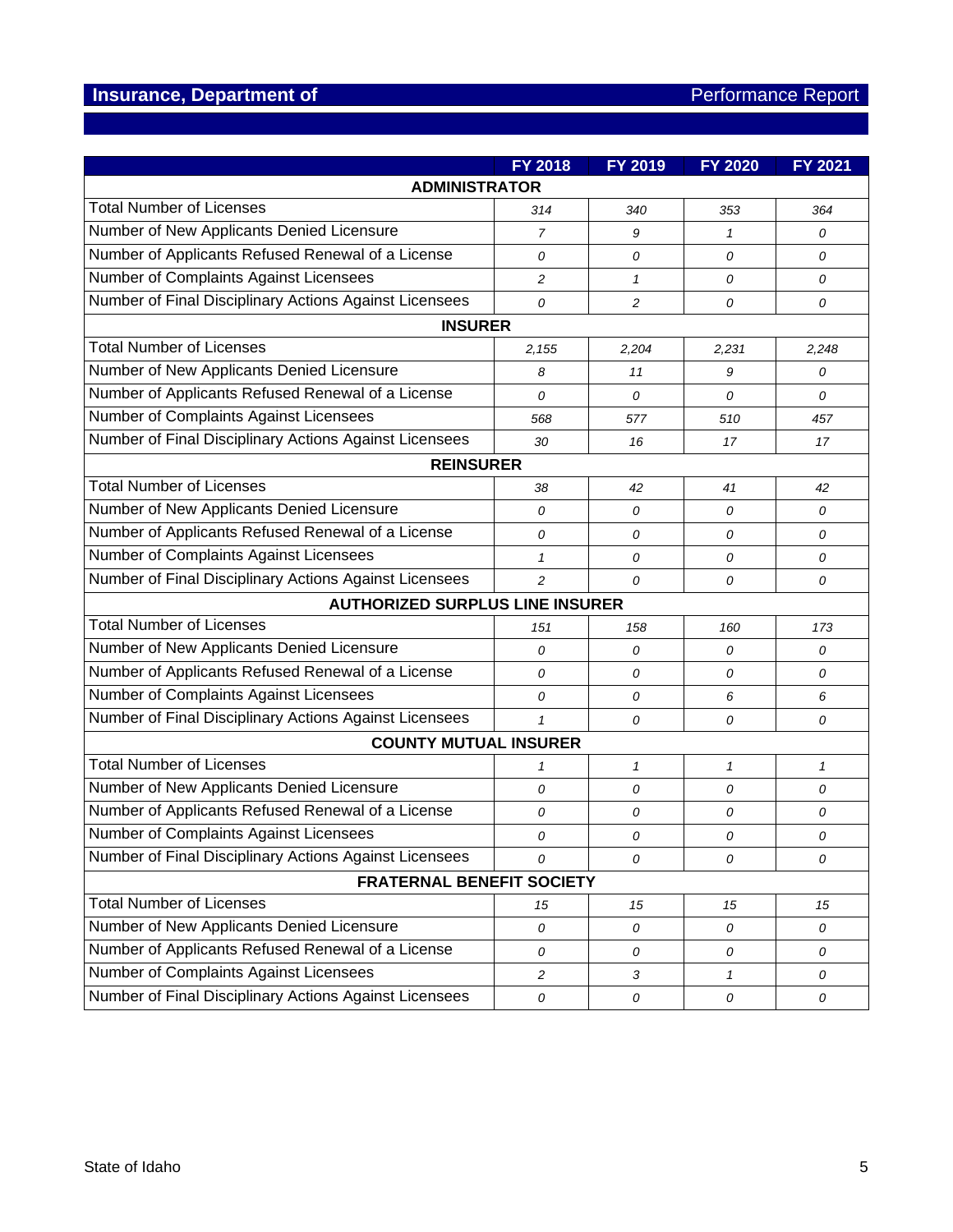|                                                        | <b>FY 2018</b> | FY 2019      | <b>FY 2020</b> | <b>FY 2021</b> |  |  |
|--------------------------------------------------------|----------------|--------------|----------------|----------------|--|--|
| HOSPITAL / PROFESSIONAL SERVICE CORPORATION            |                |              |                |                |  |  |
| <b>Total Number of Licenses</b>                        | 1              | 1            | $\mathcal I$   | $\mathbf{1}$   |  |  |
| Number of New Applicants Denied Licensure              | 0              | 0            | 0              | 0              |  |  |
| Number of Applicants Refused Renewal of a License      | $\overline{O}$ | 0            | 0              | 0              |  |  |
| Number of Complaints Against Licensees                 | 3              | 2            | $\overline{4}$ | 0              |  |  |
| Number of Final Disciplinary Actions Against Licensees | $\mathcal{O}$  | 0            | 0              | 0              |  |  |
| <b>HOSPITAL LIABILITY TRUST</b>                        |                |              |                |                |  |  |
| <b>Total Number of Licenses</b>                        | 0              | 0            | 0              | 0              |  |  |
| Number of New Applicants Denied Licensure              | 0              | 0            | 0              | 0              |  |  |
| Number of Applicants Refused Renewal of a License      | 0              | 0            | 0              | 0              |  |  |
| Number of Complaints Against Licensees                 | $\overline{O}$ | 0            | 0              | 0              |  |  |
| Number of Final Disciplinary Actions Against Licensees | $\mathcal{O}$  | 0            | 0              | 0              |  |  |
| <b>SELF-FUNDED HEALTH CARE PLAN</b>                    |                |              |                |                |  |  |
| <b>Total Number of Licenses</b>                        | 13             | 14           | 16             | 16             |  |  |
| Number of New Applicants Denied Licensure              | $\overline{O}$ | 0            | 0              | 0              |  |  |
| Number of Applicants Refused Renewal of a License      | 0              | 0            | 0              | 0              |  |  |
| Number of Complaints Against Licensees                 | 0              | $\mathbf{1}$ | 0              | 0              |  |  |
| Number of Final Disciplinary Actions Against Licensees | 0              | 0            | 0              | 0              |  |  |
| <b>RISK RETENTION GROUP</b>                            |                |              |                |                |  |  |
| <b>Total Number of Licenses</b>                        | 77             | 78           | 81             | 82             |  |  |
| Number of New Applicants Denied Licensure              | $\mathbf{1}$   | $\mathbf{1}$ | 0              | 0              |  |  |
| Number of Applicants Refused Renewal of a License      | 0              | 0            | 0              | 0              |  |  |
| Number of Complaints Against Licensees                 | 0              | 0            | $\mathbf{1}$   | 2              |  |  |
| Number of Final Disciplinary Actions Against Licensees | $\overline{O}$ | 0            | 0              | 0              |  |  |
| <b>PURCHASING GROUP</b>                                |                |              |                |                |  |  |
| <b>Total Number of Licenses</b>                        | 254            | 267          | 268            | 261            |  |  |
| Number of New Applicants Denied Licensure              | 0              | 0            | 0              | 0              |  |  |
| Number of Applicants Refused Renewal of a License      | 2              | 0            | 4              | 0              |  |  |
| Number of Complaints Against Licensees                 | 0              | 0            | 0              | 0              |  |  |
| Number of Final Disciplinary Actions Against Licensees | 0              | 0            | 4              | 0              |  |  |
| PETROLEUM CLEAN WATER TRUST                            |                |              |                |                |  |  |
| <b>Total Number of Licenses</b>                        | 1              | 1            | $\mathbf{1}$   | 1              |  |  |
| Number of New Applicants Denied Licensure              | 0              | 0            | 0              | 0              |  |  |
| Number of Applicants Refused Renewal of a License      | 0              | 0            | 0              | 0              |  |  |
| Number of Complaints Against Licensees                 | 0              | 0            | 0              | 0              |  |  |
| Number of Final Disciplinary Actions Against Licensees | 0              | 0            | 0              | 0              |  |  |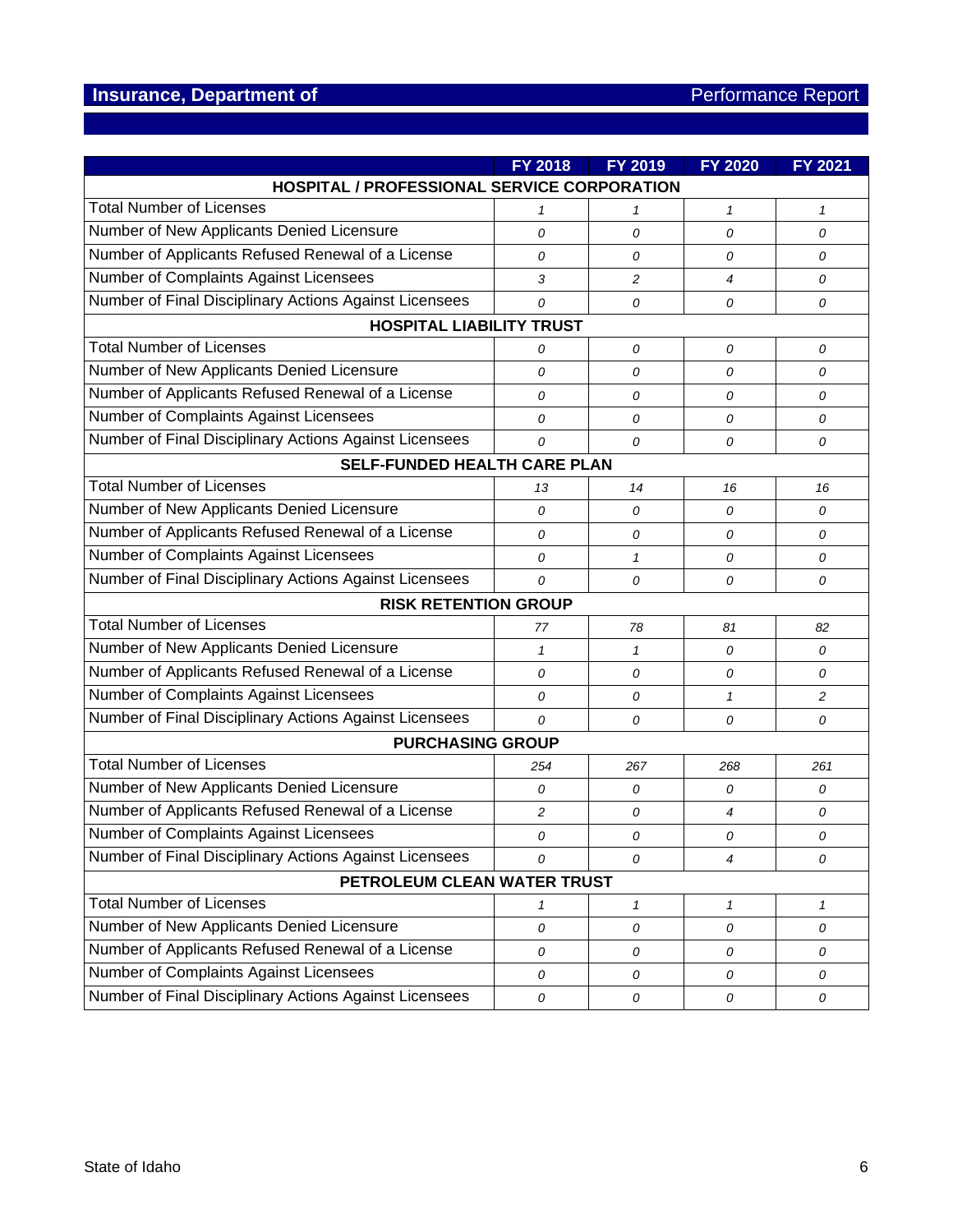| <b>RATING ORGANIZATION</b>                             |                |              |              |     |  |
|--------------------------------------------------------|----------------|--------------|--------------|-----|--|
| <b>Total Number of Licenses</b>                        | 7              | 7            | 7            | 7   |  |
| Number of New Applicants Denied Licensure              | $\mathbf{1}$   | 2            | 0            | 0   |  |
| Number of Applicants Refused Renewal of a License      | $\overline{O}$ | 0            | 0            | 0   |  |
| Number of Complaints Against Licensees                 | 0              | 0            | 0            | 0   |  |
| Number of Final Disciplinary Actions Against Licensees | 0              | 0            | 0            | 0   |  |
| <b>ADVISORY ORGANIZATION</b>                           |                |              |              |     |  |
| <b>Total Number of Licenses</b>                        | 8              | 9            | 9            | 9   |  |
| Number of New Applicants Denied Licensure              | 0              | 0            | 0            | 0   |  |
| Number of Applicants Refused Renewal of a License      | 0              | 0            | 0            | 0   |  |
| Number of Complaints Against Licensees                 | 0              | 0            | 0            | 0   |  |
| Number of Final Disciplinary Actions Against Licensees | 0              | 0            | 0            | 0   |  |
| FIRE STANDARD COMPLIANT CIGARETTE CERTIFICATION        |                |              |              |     |  |
| <b>Total Number of Licenses</b>                        | 124            | 124          | 117          | 113 |  |
| Number of New Applicants Denied Licensure              | 0              | 0            | 0            | 0   |  |
| Number of Applicants Refused Renewal of a License      | $\overline{O}$ | 0            | 0            | 0   |  |
| Number of Complaints Against Licensees                 | 0              | $\mathbf{1}$ | 0            | 0   |  |
| Number of Final Disciplinary Actions Against Licensees | $\mathcal{O}$  | 0            | 0            | 0   |  |
| <b>FIREWORKS WHOLESALER OR IMPORTER</b>                |                |              |              |     |  |
| <b>Total Number of Licenses</b>                        | 38             | 34           | 34           | 35  |  |
| Number of New Applicants Denied Licensure              | 0              | 0            | 0            | 0   |  |
| Number of Applicants Refused Renewal of a License      | 0              | 0            | 0            | 0   |  |
| Number of Complaints Against Licensees                 | 0              | 2            | $\mathbf{1}$ | 0   |  |
| Number of Final Disciplinary Actions Against Licensees | $\mathcal{O}$  | 2            | $\mathbf{1}$ | 0   |  |
| FIRE PROTECTION SPRINKLER CONTRACTOR                   |                |              |              |     |  |
| <b>Total Number of Licenses</b>                        | 64             | 61           | 64           | 77  |  |
| Number of New Applicants Denied Licensure              | 0              | 0            | $\mathbf{1}$ | 0   |  |
| Number of Applicants Refused Renewal of a License      | 0              | 0            | 0            | 0   |  |
| Number of Complaints Against Licensees                 | 2              | 2            | 0            | 3   |  |
| Number of Final Disciplinary Actions Against Licensees | 2              | 1            | 0            | 3   |  |
| <b>FIRE PROTECTION SPRINKLER FITTER</b>                |                |              |              |     |  |
| <b>Total Number of Licenses</b>                        | 70             | 75           | 68           | 85  |  |
| Number of New Applicants Denied Licensure              | 0              | 0            | 0            | 0   |  |
| Number of Applicants Refused Renewal of a License      | 0              | 0            | $\mathcal I$ | 0   |  |
| Number of Complaints Against Licensees                 | 0              | 0            | 0            | 0   |  |
| Number of Final Disciplinary Actions Against Licensees | 0              | 0            | 0            | 0   |  |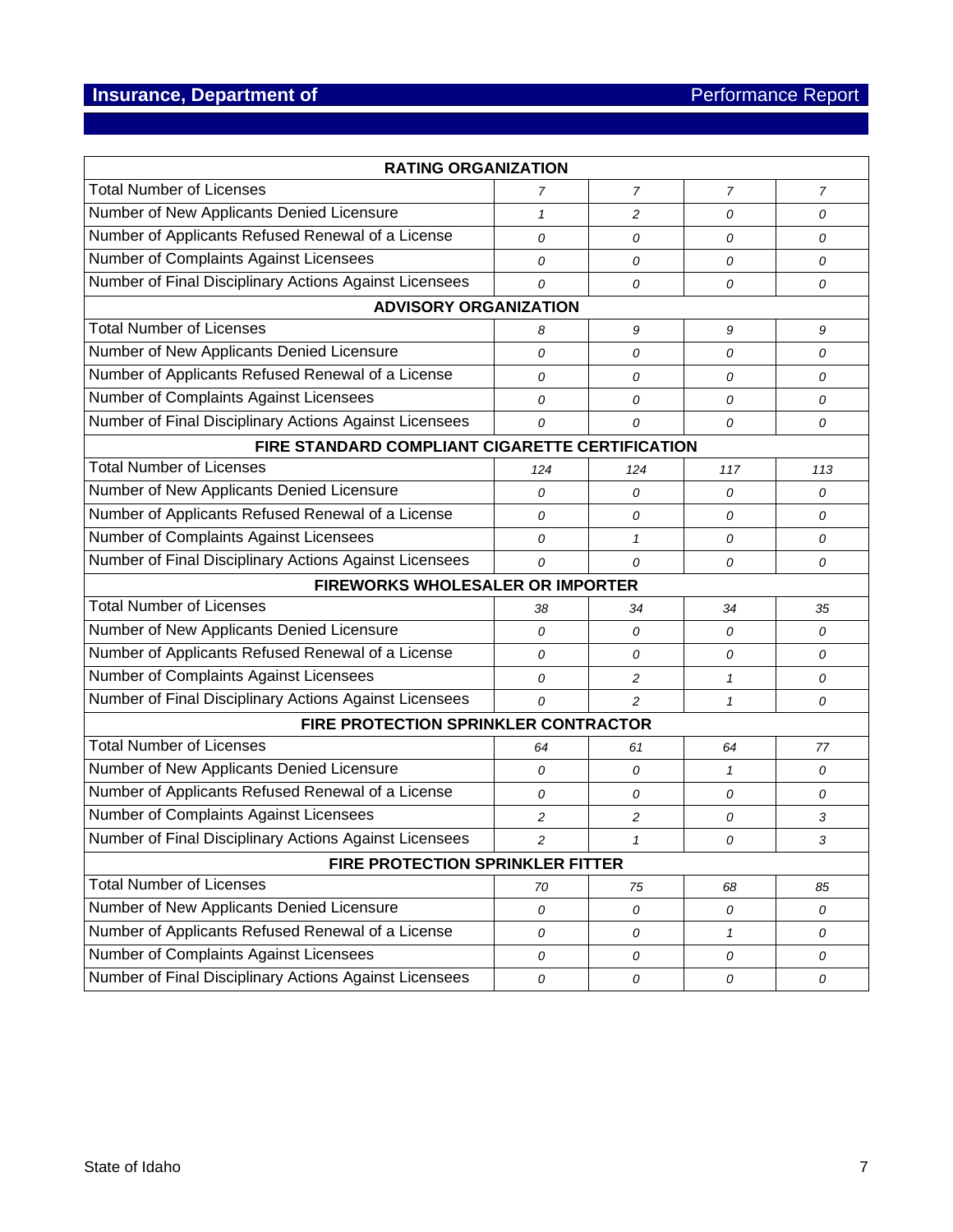# *Part II – Performance Measures*

| <b>Performance Measure</b>   |                                                                                                                                                                                                                                       | FY 2018 | <b>FY 2019</b> | <b>FY 2020</b> | <b>FY 2021</b> | <b>FY 2022</b> |      |  |
|------------------------------|---------------------------------------------------------------------------------------------------------------------------------------------------------------------------------------------------------------------------------------|---------|----------------|----------------|----------------|----------------|------|--|
|                              | Goal 1<br>Company Activities Bureau: To efficiently ensure that insurers doing business in Idaho are financially sound and<br>in compliance with Idaho law.                                                                           |         |                |                |                |                |      |  |
| 1.<br>Complete the review of | company applications within                                                                                                                                                                                                           | actual  | 90%            | 92%            | 90%            | 85%            |      |  |
|                              | 30 days of date application<br>is deemed complete.                                                                                                                                                                                    | target  | 100%           | 100%           | 100%           | 100%           | 100% |  |
| 2.                           | Issue producer license                                                                                                                                                                                                                | actual  | 95%            | 95%            | 95%            | 95%            |      |  |
|                              | within five business days of<br>date application is received.                                                                                                                                                                         | target  | 90%            | 90%            | 90%            | 90%            | 90%  |  |
|                              |                                                                                                                                                                                                                                       |         | Goal 2         |                |                |                |      |  |
|                              | Consumer Services Bureau: To protect the public from unfair and illegal practices involving insurance by<br>providing counseling and assistance to insurance consumers and investigating allegations of insurance code<br>violations. |         |                |                |                |                |      |  |
| 3.                           | Complete and close                                                                                                                                                                                                                    | actual  | 88%            | 90%            | 92%            | 94%            |      |  |
|                              | consumer complaints within<br>60 days.                                                                                                                                                                                                | target  | 90%            | 90%            | 90%            | 90%            | 90%  |  |
|                              |                                                                                                                                                                                                                                       |         | Goal 3         |                |                |                |      |  |
|                              | Market Oversight Bureau: To effectively review insurance policy rates and forms for compliance with Idaho law<br>while not unduly delaying the introduction of new products to the marketplace.                                       |         |                |                |                |                |      |  |
| 4.                           | Respond to company rates                                                                                                                                                                                                              | actual  | 81%            | 70%            | 81%            | 88%            |      |  |
|                              | and forms filings within on<br>average 10 business days.                                                                                                                                                                              | target  | 90%            | 90%            | 90%            | 90%            | 90%  |  |
|                              | Goal 4<br>State Fire Marshal Office: To investigate fires and assist in the prosecution of arson claims at the request of local<br>units of government.                                                                               |         |                |                |                |                |      |  |
| 5.                           | Respond to requests for fire                                                                                                                                                                                                          | actual  | 100%           | 100%           | 100%           | 100%           |      |  |
|                              | investigation assistance<br>within 12 hours.                                                                                                                                                                                          | target  | 100%           | 100%           | 100%           | 100%           | 100% |  |